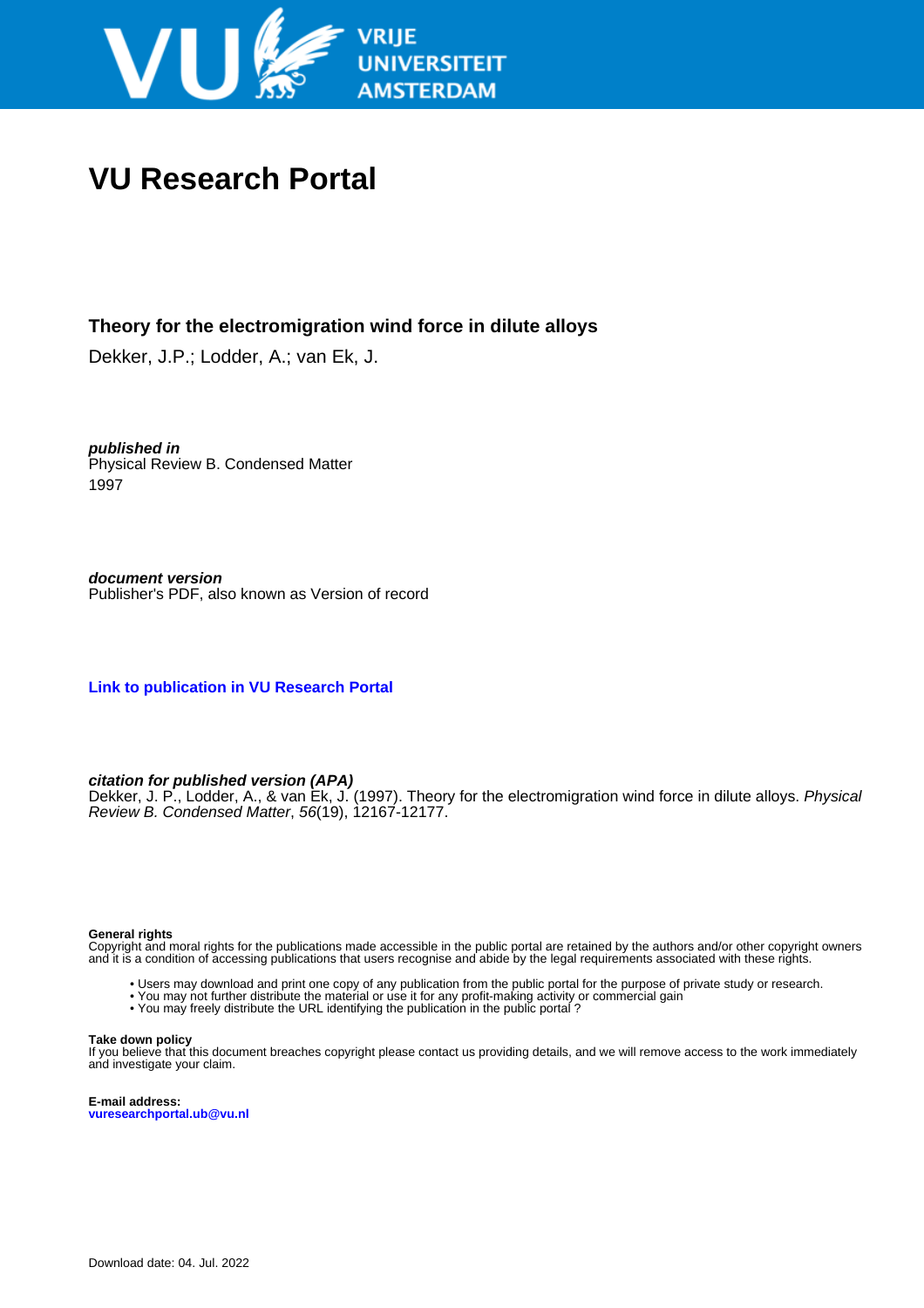# **Theory for the electromigration wind force in dilute alloys**

J. P. Dekker and A. Lodder

*Faculteit Natuurkunde en Sterrenkunde, Vrije Universiteit, De Boelelaan 1081, 1081 HV Amsterdam, The Netherlands*

#### J. van Ek

*Department of Physics, Tulane University, New Orleans, Louisiana 70118*

(Received 15 April 1997)

A multiple scattering formulation for the electromigration wind force on atoms in dilute alloys is developed. The theory describes electromigration via a vacancy mechanism. The method is used to calculate the wind valence for electromigration in various host metals having a close-packed lattice structure, namely aluminum, the noble metals copper, silver, and gold, and the 4*d* transition metals. The self-electromigration results for aluminum and the noble metals compare well with experimental data. For the 4*d* metals small wind valences are found, which make these metals attractive candidates for the experimental study of the direct valence.  $[ S0163-1829(97)00643-7 ]$ 

# **I. INTRODUCTION**

An electric field, applied to a metal sample, causes an atomic current, besides the common electric current. This process is called electromigration and has been studied for many years. Coehn and Specht<sup>1</sup> reported a flow of hydrogen atoms towards the cathode in palladium. This migration of interstitial atoms is a rather harmless manifestation of the effect. It offers the possibility to influence the concentration profile of impurity atoms along a sample. However, a net flow of host atoms can also be the consequence of applying an electric field. Clearly, this reduces the conductivity of a metal wire because of the formation of voids on one side and hillocks on the other side. In wires of normal size this turns out not to be of great importance, because the atoms do not move very fast. In thin films, however, the situation is different. Thin films can carry higher current densities, because the heat, produced by the current, is transfered more easily to the environment. Therefore they can endure a current density greater than  $10^7$ A/cm<sup>2</sup>, while a bulk sample would melt when the current density is  $10^4$ A/cm<sup>2</sup>. Electromigration damage in aluminum films is a well-known example.

The migration of atoms turns out to be influenced by the presence of impurities. Most important is the effect of copper doping of Al films, which greatly reduces the electromigration damage. This effect has been known for a long time but without an understanding of it, so impurities have been added using the method of trial and error. Furthermore, although the damage appears too fast for a device user, it is still not fast enough for an experimental physicist. So, the effect is studied under so-called accelerated conditions, i.e., high temperatures and high current densities. Unfortunately, the extrapolation to user conditions is not trivial, because the total atomic flow is a result of a number of competing contributions with different activation energies. All of this complicates the picture and demands a theoretical framework, to which this paper is aimed to contribute.

Two ingredients are essential in the process of electromigration, namely diffusion and a driving force. The motion of atoms due to diffusion is random. At lower temperatures diffusion along grain boundaries is dominant, but at high temperatures bulk diffusion becomes the most important contribution. For accelerated conditions it is the leading mechanism and the atoms move by exchanging positions with vacancies. The second ingredient, the driving force, introduces a bias into the random motion of atoms. One contribution to that force is calculated in the present work, namely the wind force due to scattering of electrons by the moving atom, which can be either a host atom or an impurity atom. A well-established quantum-mechanical expression for the wind force is available.<sup>2</sup> Besides the wind force, the driving force has a direct part. If the nuclear charge is not completely screened, the electric field directly pushes the atom towards the cathode. This force has been the subject of a controversy for many years.<sup>3,4</sup> Both contributions are proportional to the electric field and the total driving force can therefore be written as

$$
\mathbf{F} = \mathbf{F}_{\text{wind}} + \mathbf{F}_{\text{direct}} = (Z_{\text{wind}} + Z_{\text{direct}})e\mathbf{E} = Z^*e\mathbf{E}.
$$
 (1)

The effective valence *Z*\*, which is the sum of the wind and direct valence, has been measured for a lot of systems.<sup>3</sup> Often the wind force dominates the direct force and, depending on the system, the resulting total force can push the atom either to the anode or to the cathode.

The calculation of the wind force requires knowledge of the electronic structure of the alloy. An impurity in a dilute alloy, in which the concentration of impurities is low, only interacts with its direct environment of host atoms. The electrons feel a potential, which only differs from the host potential in a small cluster of atoms containing the migrating atom, the vacancy, and the surrounding host atoms affected by charge transfer and lattice deformation. A Green's function formulation of multiple scattering theory is used to calculate the electron wave function in the dilute alloy. This formalism is an extension of the Korringa-Kohn-Rostoker  $(KKR)$  method for the calculation of the band structure of a metal.<sup>5,6</sup> The alloy is described with respect to a reference system. The conventional choice of this reference system is the host metal, but then the electronic structure of the impor-

0163-1829/97/56(19)/12167(11)/\$10.00 56 12 167 © 1997 The American Physical Society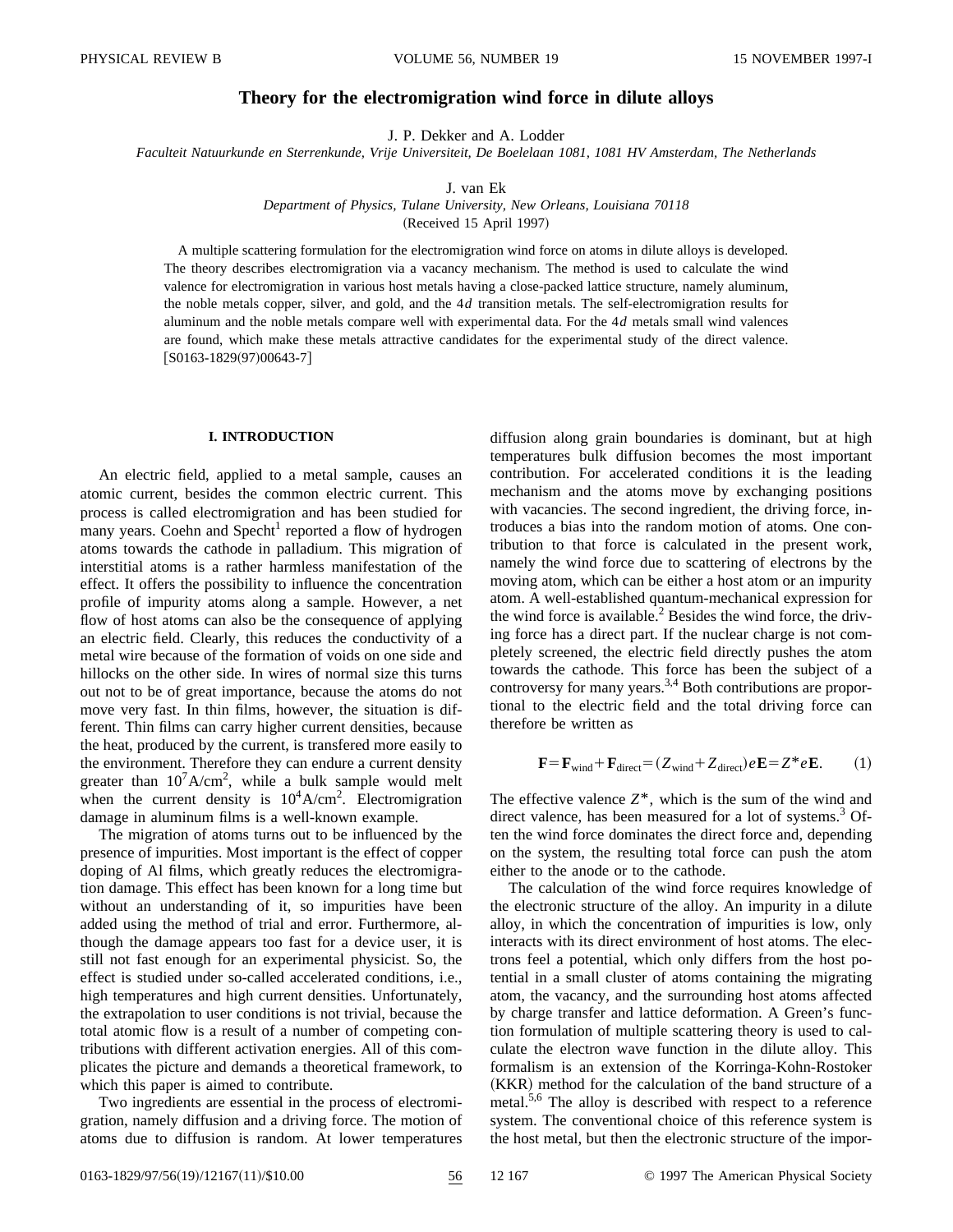tant saddle point configuration in electromigration cannot be described. This is due to the fact that the atoms in the alloy system cannot be mapped onto the ones in the host system one-to-one. As proposed by  $L$ odder<sup>7</sup> an intermediate void system is used, which does not contain any scatterers in the perturbed region. The original formulation, $8$  in which the cluster of perturbed atoms is considered as a whole, was recently applied in a preliminary study of electromigration in copper and aluminum.<sup>9</sup> This formulation is rather cumbersome and in the mean time we found a simpler single site formulation, in which each atom in the cluster is considered separately, analogous to the formalism used for the description of interstitial impurities by Oppeneer and  $Lodder<sup>10</sup>$  and van Ek.<sup>11</sup> The validity of this method is not limited to the particular problem of substitutional electromigration. In all problems concerning dilute alloys the wave function can be calculated this way.

The multiple scattering expression for the wind force is elaborated in Sec. II. This section contains two subsections, devoted to the wave function and the Green's function matrix, respectively. In Sec. III some details of the calculation are given. The formalism is applied to metals with a closepacked lattice structure in Sec. IV. Self-electromigration and impurity electromigration in Al are treated in Sec. IV A, selfelectromigration in the noble metals as well as impurity migration in Ag in Sec. IV B, and self-electromigration in 4*d* transition metals in Sec. IV C. In Sec. V the main results of this paper are summarized.

Throughout the paper atomic units are used, such that  $\hbar = 2m = 1$ . Exceptions are stated explicitly.

# **II. MULTIPLE-SCATTERING EXPRESSION FOR THE WIND FORCE**

In this section the quantum-mechanical equation for the wind force of Sorbello *et al.*<sup>2</sup>

$$
\mathbf{F}_{\text{wind}} = \sum_{k} \delta f(k) \langle \Psi_k | - \nabla_{\mathbf{R}_p} v_p | \Psi_k \rangle, \tag{2}
$$

which traces back to the pioneering work of Bosvieux and Friedel, $^{12}$  and in which

$$
\delta f(k) = e \tau_k \mathbf{E} \cdot \mathbf{v}_k df_0(\boldsymbol{\epsilon}_k) / d \boldsymbol{\epsilon}_k, \qquad (3)
$$

is expressed in computable quantities. In Eq.  $(2)$  the alloy electron wave function,  $\Psi_k$ , is supposed to be constructed from the corresponding Bloch function, labeled by crystal momentum **k** and band index *n*, combined in  $k = (\mathbf{k}, n)$ , and having an energy eigenvalue  $\epsilon_k$ . In a simple ballistic picture momentum is transfered from electrons to the atom because of scattering, resulting in the wind force. The momentum transferred to this atom, with a potential  $v_p$  centered at position  $\mathbf{R}_p$  in the alloy, is proportional to the expectation value of the force operator  $-\nabla_{\mathbf{R}_p} v_p$ . When no electric field is present, the electrons are distributed according to the Fermi-Dirac function  $f_0(\epsilon_k)$ , leading to an exact cancellation of forces. In other words, each push from the electrons in one direction is compensated, on the average, by one in the opposite direction. This symmetry is broken by the presence of the electric field, which alters the distribution function by  $\delta f(k)$ . The first and leading term of this deviation, Eq. (3), is linear in the applied electric field **E** and proportional to the electron transport relaxation time  $\tau_k$ . In Eq. (3) *e* is the elementary charge and  $\mathbf{v}_k$  is the velocity of the electron. As usual, in all applications, the transport relaxation time is taken constant throughout the Brillouin zone. All other quantities can be extracted from the electronic structure. The method for the calculation of the electron wave function originally provided by  $L$ odder $8$  will be used in a modified way.

In the present formulation the crystal is divided into cells. For the host crystal these cells are the well-known Wigner-Seitz cells containing local potentials  $v^h(\mathbf{x})$ . For the alloy these cells may have a different shape in the region of the impurity cluster and they contain local potentials  $v^p(\mathbf{x})$ . The local potentials  $v^h$  and  $v^p$  consist of a spherical atomic potential surrounded by an interstitial region, where the potential is constant. In order to evaluate the matrix element appearing in Eq.  $(2)$ , the wave function is expanded in the *p*th cell, centered at  $\mathbf{R}_p$ . In such a cell the wave function  $\Psi_k(\mathbf{r}) = \Psi_k(\mathbf{x} + \mathbf{R}_p)$  can be written as a linear combination of regular solutions  $R_L^p$  of the Schrödinger equation with local potential  $v^p$ , so

$$
\Psi_k(\mathbf{x} + \mathbf{R}_p) = \sum_L c_{kpl} R_L^p(\mathbf{x}),\tag{4}
$$

where  $L=(l,m)$  combines the angular momentum and magnetic quantum numbers. The expansion coefficients  $c_{kpl}$  will be derived in Sec. II A. The basis functions  $R_L^p$  are constructed such that outside the atomic sphere they have the free-space form

$$
R_L^p(\mathbf{x}) = j_L(\mathbf{x}) - i \sum_{L'} t_{LL'}^p h_{L'}^+(\mathbf{x}),
$$
 (5)

where  $j_L(\mathbf{x})$  is the product of a spherical Bessel function  $j_l(\kappa x)$  and a spherical harmonic  $Y_L(\hat{x})$ ,  $h_L^+(\mathbf{x})$  is a similar product for the spherical Hankel function  $h_l^+(\kappa x)$ ,  $\kappa = \sqrt{E}$ and  $t^p$  is the scattering matrix for the potential  $v^p$  embedded in free space. For a spherically symmetrical scatterer this matrix is diagonal and equals  $t_{LL}^p = -\sin \eta_l^p e^{i\eta_l^p} \delta_{LL}$ , the  $\eta$ being the phase shifts.

In that case the wind force expression  $(2)$  can be elaborated to the form

$$
\mathbf{F}_{\text{wind}} = \sum_{k} \delta f(k) 2 \text{ Re } \sum_{L} \sum_{m_1 = -(l+1)}^{l+1} c_{kpl}^* \mathbf{D}_{L;l+1,m_1}
$$
  
 
$$
\times \sin(\eta_{l+1} - \eta_l) e^{i(\eta_{l+1} - \eta_l)} c_{kpl+1,m_1}, \tag{6}
$$

according to Eqs.  $(26)$  and  $(31)$  in Ref. 8, in which the vectorial matrix **D** is defined as

$$
\mathbf{D}_{LL'} = \int d\hat{x} Y_L(\hat{x}) \hat{x} Y_{L'}(\hat{x}). \tag{7}
$$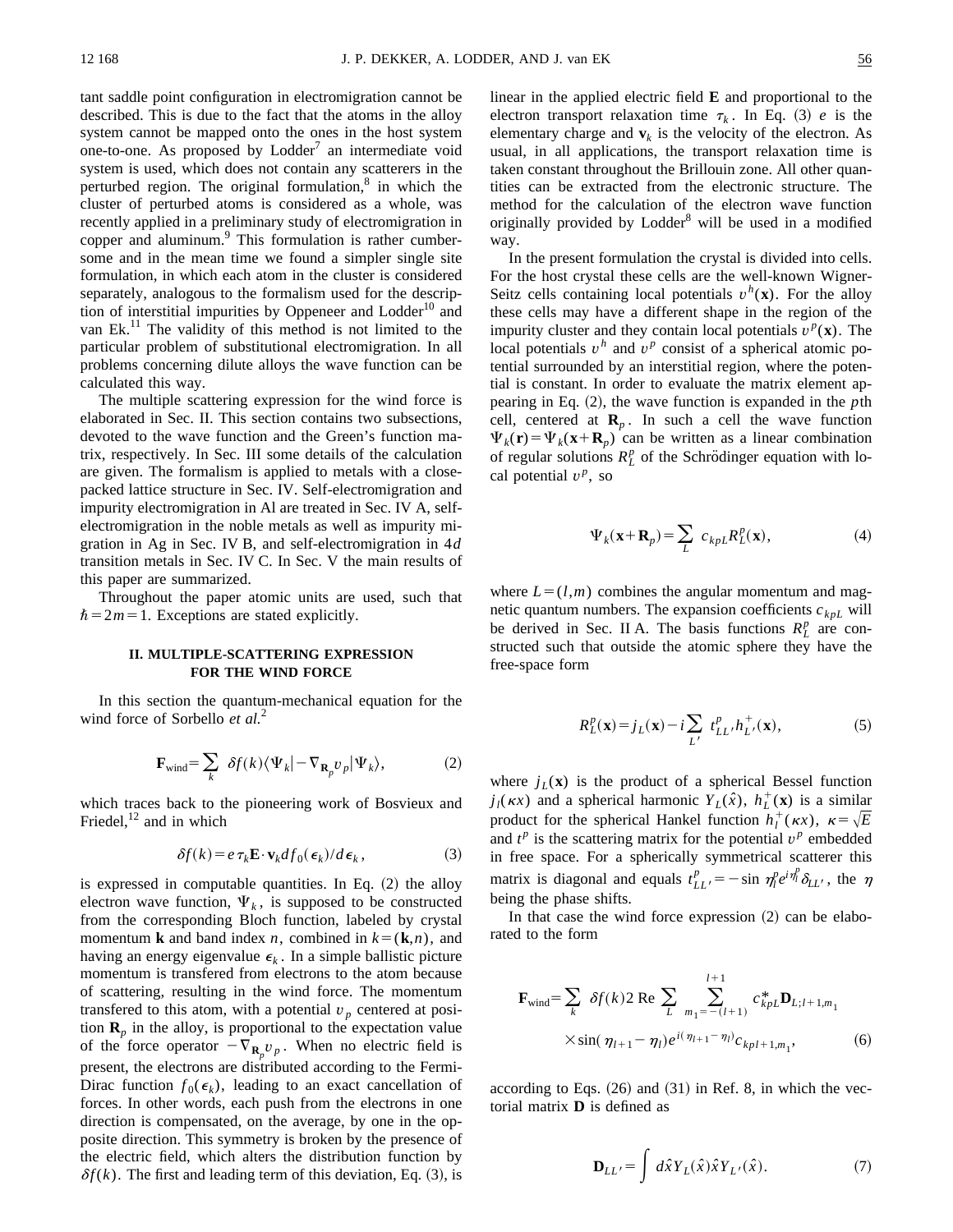| 00000000000000  | 00000000000000   | 0000000000000  |
|-----------------|------------------|----------------|
| 00000000000000  | 00000000000000   | 0000000000000  |
| 00000000000000  | 000000<br>000000 | 00000000000000 |
| 000000 ● ●00000 | 00000<br>ooooo   | 0000000000000  |
| 0000000@000000  | 000000<br>coccoc | 0.000000000000 |
| 00000000000000  | 0000000000000    | 0000000000000  |
| 00000000000000  | 0000000000000    | 0000000000000  |

FIG. 1. The systems used in the description of the dilute alloy  $(l$ eft): the void system  $(c$ enter) and the host system  $(right)$ .

#### **A. The wave function coefficients**

The alloy wave function coefficients that appear in Eq.  $(4)$ will be expressed in terms of wave function coefficients  $c_{kjL}^{\text{host}}$ , which appear in the local expansion of Bloch function  $\Psi_k^{\text{host}}(\mathbf{r}) = \Psi_k^{\text{host}}(\mathbf{x} + \mathbf{R}_j),$ 

$$
\Psi_k^{\text{host}}(\mathbf{x} + \mathbf{R}_j) = \sum_L c_{kjL}^{\text{host}} R_L^j(\mathbf{x}),\tag{8}
$$

where  $R_L^j$  are the regular solutions of the Schrödinger equation within the Wigner-Seitz cell labeled by *j* and contain *t h* instead of  $t^p$  in their asymptotic form [see Eq.  $(5)$ ]. Unperturbed atomic positions  $\mathbf{R}_i$  in the host do not necessarily coincide with one of the atomic positions  $\mathbf{R}_p$  in the alloy. The number of alloy sites may even differ from the number of host lattice sites. Therefore, although the alloy is described with respect to the host, the host system cannot be used as a reference system straightforwardly. An intermediate system is required, which will be referred to as the void system. This system consists of a void region, where the potential is constant, surrounded by host atom potentials. The void region is chosen to be as extended as the perturbed region in the dilute alloy. This system can serve as a reference system for both the host and the alloy, as it is represented symbolically in Fig. 1. The relation between the host and alloy wave function is given via the void wave function. The alloy wave function is expressed in terms of the void wave function by the Green's function expression,<sup>8</sup>

$$
\Psi_k = \Psi_k^{\text{void}} + G^{\text{void}} \sum_p v^p \Psi_k.
$$
\n(9)

Analogously to Eqs.  $(4)$  and  $(8)$  the void wave function can be written in terms of local basis functions, being spherical Bessel functions because of the constant potential in the void region

$$
\Psi_k^{\text{void}}(\mathbf{x} + \mathbf{R}_p) = \sum_L c_{k p L}^{\text{void}} j_L(\mathbf{x}).
$$
\n(10)

Inside the void, the void Green's function can be written as

$$
G^{\text{void}}(\mathbf{x} + \mathbf{R}_p, \mathbf{x}' + \mathbf{R}_{p'}) = -i\kappa \sum_{L} j_L(\mathbf{x}_> h_L^+(\mathbf{x}_> \delta_{pp'} + \sum_{LL'} j_L(\mathbf{x}) \mathcal{G}_{LL'}^{\text{void}, pp'} j_L(\mathbf{x}').
$$
\n
$$
(11)
$$

This expression with the void Green's function matrix  $G^{\text{void}, pp'}$  is a straightforward generalization of the expression for the Green's function of free space

$$
G^{0}(\mathbf{x} + \mathbf{R}_{p}, \mathbf{x}' + \mathbf{R}_{p'}) = -i\kappa \sum_{L} j_{L}(\mathbf{x}_{<}) h_{L}^{+}(\mathbf{x}_{>}) \delta_{pp'}
$$

$$
\times \sum_{LL'} j_{L}(\mathbf{x}) B_{LL'}^{pp'} j_{L'}(\mathbf{x}'), \qquad (12)
$$

in which the free-space propagation matrix *B* appears, defined as

$$
B_{LL'}^{pp'} = B_{LL'}(\mathbf{R}_{pp'})
$$
  
=  $4\pi i^{l-l'-1} \kappa (1 - \delta_{pp'}) \sum_{L''} i^{l''} C_{LL'L''} h_{L''}^+(\mathbf{R}_{pp'}).$  (13)

The void Green's function matrix will be given in Sec. II B.

Combining Eqs.  $(9)$ ,  $(10)$ , and  $(11)$  the following matrix equation can be found:

$$
c_{k p L}^{\text{void}} = \sum_{p' L'} (1 - \mathcal{G}^{\text{void}} t)^{p p'}_{L L'} c_{k p' L'}.
$$
 (14)

Details of the derivation will be given in Appendix A. Following the same procedure, void wave function coefficients carrying the host position label *j* can be expressed in terms of host coefficients  $c_{kjL}^{\text{host}}$ ,

$$
c_{kjL}^{\text{void}} = \sum_{j'L'} (1 - \mathcal{G}^{\text{void}} t^h)_{LL'}^{jj'} c_{kj'L'}^{\text{host}}.
$$
 (15)

Since  $c_{k p L}^{\text{void}}$  and  $c_{k j L}^{\text{void}}$  are related by

$$
c_{k p L}^{\text{void}} = \sum_{L_1} J_{L L_1}^{p j} c_{k j L_1}^{\text{void}}, \qquad (16)
$$

Eqs.  $(14)$  and  $(15)$  can be combined to

$$
\sum_{p'L'} (1 - \mathcal{G}^{\text{void}} t)^{pp'}_{LL'} c_{kp'L'}
$$
  
= 
$$
\sum_{j'L'L_1} J^{pj}_{LL_1} (1 - \mathcal{G}^{\text{void}} t^h)^{jj'}_{L_1 L'} c^{\text{host}}_{kj'L'}.
$$
 (17)

It is noteworthy that in this equation two types of summations over the angular momentum occur. The first type has a natural cutoff because of the multiplication by *t* matrices, and the second type, such as the summation over  $L_1$ , in principle runs to infinity. The latter summation can be treated analytically, to be shown in Appendix B, and the final equation used in the actual calculations,

$$
\sum_{p'} (1 - \mathcal{G}^{\text{void}} t)^{pp'} c_{kp'}
$$
  
=  $b(\mathbf{k}, \mathbf{R}_{pj}) e^{i\mathbf{k} \cdot \mathbf{R}_{pJ} t h} c_{kj}^{\text{host}} - \sum_{j'} \mathcal{G}^{\text{void}, pj'} t^h c_{kj'}^{\text{host}},$  (18)

only contains summations with a natural cutoff. Angular momentum labels have been dropped in order to simplify the notation. The matrix  $b(k, R)$  is defined by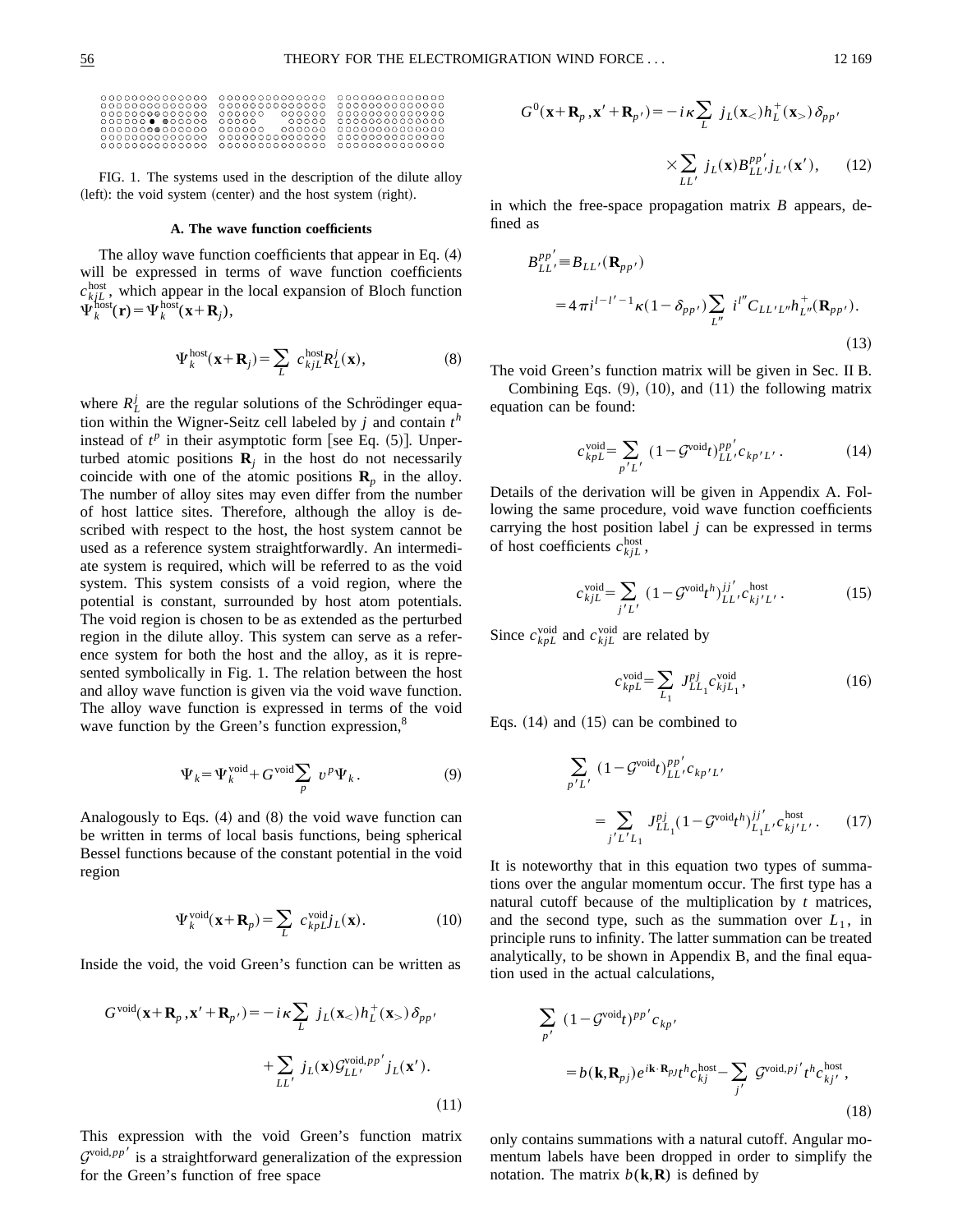$$
b(\mathbf{k}, \mathbf{R}) = \sum_{j'} B(\mathbf{R} - \mathbf{R}_{j'}) e^{-i\mathbf{k} \cdot (\mathbf{R} - \mathbf{R}_{j'})}, \quad (19)
$$

in which the summation runs over *all* lattice sites.

The host wave function coefficients occurring in Eq.  $(18)$ are calculated by the KKR method according to

$$
\sum_{L'} M_{LL'}(\mathbf{k}) t_{l'}^{h} c_{kjL}^{\text{host}} = 0.
$$
 (20)

This equation contains the KKR matrix

$$
M(\mathbf{k}) = t^{h^{-1}} - b(\mathbf{k}),\tag{21}
$$

in which  $b(\mathbf{k}) = b(\mathbf{k},0)$ , defined by Eq. (19).

In its original form the KKR method applies to muffin-tin potentials. However, as shown by Nesbet,<sup> $13$ </sup> it is possible to circumvent this restriction on the crystal potential in the same way as has been done in the derivation of Eq.  $(17)$ . Now we will use this procedure in the calculation of the void Green's function.

#### **B. The void Green's function**

The void Green's function and the host Green's function  $G<sup>h</sup>$  are related by the Lippmann-Schwinger equation,

$$
G^{\text{void}} = G^h - G^h \sum_{j} v_j^h G^{\text{void}}.
$$
 (22)

The summation runs over the positions in the void. This equation is again evaluated in the position representation. The host Green's function is given by

$$
G^{h}(\mathbf{x} + \mathbf{R}_{j}, \mathbf{x}' + \mathbf{R}_{j'}) = \sum_{L} R_{L}(\mathbf{x}_{<}) S_{L}(\mathbf{x}_{>}) \delta_{jj'}
$$

$$
+ \sum_{LL'} R_{L}(\mathbf{x}) \mathcal{G}_{LL'}^{jj'} R_{L}(\mathbf{x}'). \quad (23)
$$

Outside the atomic sphere the regular solutions  $R<sub>L</sub>$  of the local Schrödinger equation have the asymptotic form of Eq. (5) with  $t^p$  replaced by  $t^h$  and the singular solutions  $S_L$  equal  $-i\kappa h_L^+$ . First the void Green's function matrix  $\mathcal{G}^{\text{void}, jj'}$ , carrying host position labels  $j$  and  $j'$ , will be expressed in terms of the host Green's function matrix  $G^{jj'}$ , to be determined later. To that end Eq.  $(22)$  is elaborated at the positions  $\mathbf{x} + \mathbf{R}_i$  and  $\mathbf{x}' + \mathbf{R}_{i'}$ , where both **x** and **x**<sup>8</sup> are located close to their cell centers  $\mathbf{R}_i$  and  $\mathbf{R}_i$ <sup>t</sup> respectively. Following similar steps as in Appendix A one finds the relation

$$
\mathcal{G}^{\text{void},jj'} = \mathcal{G}^{jj'} - \sum_{j_1} \mathcal{G}^{jj_1} t^h \mathcal{G}^{\text{void},j_1j'},\tag{24}
$$

where the angular momentum labels have been dropped. The matrix  $t^h$  is the same at all lattice sites, so the site label has been dropped. Iteration of this equation leads to

$$
\mathcal{G}^{\text{void},jj'} = \mathcal{G}^{jj'} - \sum_{j_1 j_2} \mathcal{G}^{jj_1} (t^{h^{-1}} + \mathcal{G})^{-1}_{j_1 j_2} \mathcal{G}^{j_2 j'}.
$$
 (25)

The host Green's function matrix  $\mathcal G$  is calculated using the Lippmann-Schwinger equation,

$$
G^h = G^0 + G^0 \sum_j v_j^h G^h, \tag{26}
$$

*G*<sup>0</sup> being the free-space Green's function. The summation runs over all host lattice sites. Working in the position representation and using Eqs.  $(12)$  and  $(23)$  one finds the following matrix equation:

$$
\mathcal{G}^{jj'} = B^{jj'} + \sum_{j_1} B^{jj_1} t^h \mathcal{G}^{j_1 j'}.
$$
 (27)

Taking the Fourier transform of this equation one finds

$$
\mathcal{G}(\mathbf{k}) \equiv \sum_{j'} \mathcal{G}^{jj'} e^{i\mathbf{k} \cdot \mathbf{R}_{JJ'}} = b(\mathbf{k}) + b(\mathbf{k}) t^h \mathcal{G}(\mathbf{k}). \tag{28}
$$

This equation can be solved for  $G(\mathbf{k})$ ,

$$
\mathcal{G}(\mathbf{k}) = [1 - b(\mathbf{k})t^h]^{-1}b(\mathbf{k})
$$
  
= b(\mathbf{k}) + b(\mathbf{k})M^{-1}(\mathbf{k})b(\mathbf{k}), (29)

containing the KKR matrix, Eq. (21). For the reverse Fourier transform, using the right hand side of this equation, one obtains

$$
\mathcal{G}^{jj'} = \frac{1}{\Omega_{\rm BZ}} \int_{\rm BZ} d^3k [b(\mathbf{k}) + b(\mathbf{k})M^{-1}(\mathbf{k})b(\mathbf{k})]e^{i\mathbf{k}\cdot\mathbf{R}_{JJ'}},\tag{30}
$$

in which the **k** summation has been replaced by an integral over the Brillouin zone (BZ) with volume  $\Omega_{\rm BZ}$ .

By now, expressions for  $\mathcal{G}^{\text{void}}$  and  $\mathcal{G}$  have been derived for centers *j* of host cells only. Interestingly, the generalized relation

$$
\mathcal{G}^{\text{void},nn'} = \mathcal{G}^{nn'} - \sum_{j_1j_2} \mathcal{G}^{nj_1} (t^{n-1} + \mathcal{G})^{-1}_{j_1j_2} \mathcal{G}^{j_2n'} \tag{31}
$$

turns out to be valid also, carrying arbitrary position labels *n* and  $n'$ , which can refer to host as well as alloy positions. The host Green's function matrix  $G^{nn'}$  is calculated from

$$
\mathcal{G}^{nn'} = \frac{1}{\Omega_{\rm BZ}} \int_{\rm BZ} d^3k [b(\mathbf{k}, \mathbf{R}_{nn'})
$$
  
+  $b(\mathbf{k}, \mathbf{R}_n) M^{-1}(\mathbf{k}) b^T(-\mathbf{k}, \mathbf{R}_{n'})] e^{i\mathbf{k} \cdot \mathbf{R}_{nn'}},$  (32)

in which the matrix  $b(\mathbf{k}, \mathbf{R})$  is defined in Eq. (19). The derivation is given in Appendix B.

Equation  $(18)$ , together with Eqs.  $(31)$  and  $(32)$ , are the key equations of the theory presented. The alloy wave function coefficients  $c_{kpl}$  can be calculated, if the host wave function coefficients  $c_{kjL}^{\text{host}}$  and the matrix  $\mathcal{G}^{\text{void}}$  are known. The host wave function coefficients can be calculated using the KKR equation (20). The matrix  $G<sup>void</sup>$  can be calculated after evaluation of the Brillouin zone integral in Eq.  $(32)$ .

#### **III. COMPUTATIONAL DETAILS**

In this section a few quantities which are necessary in the calculation are discussed. As mentioned in Sec. II the transport relaxation time  $\tau$  is estimated from the measured resistivity. The procedure is given in Sec. III A. The construction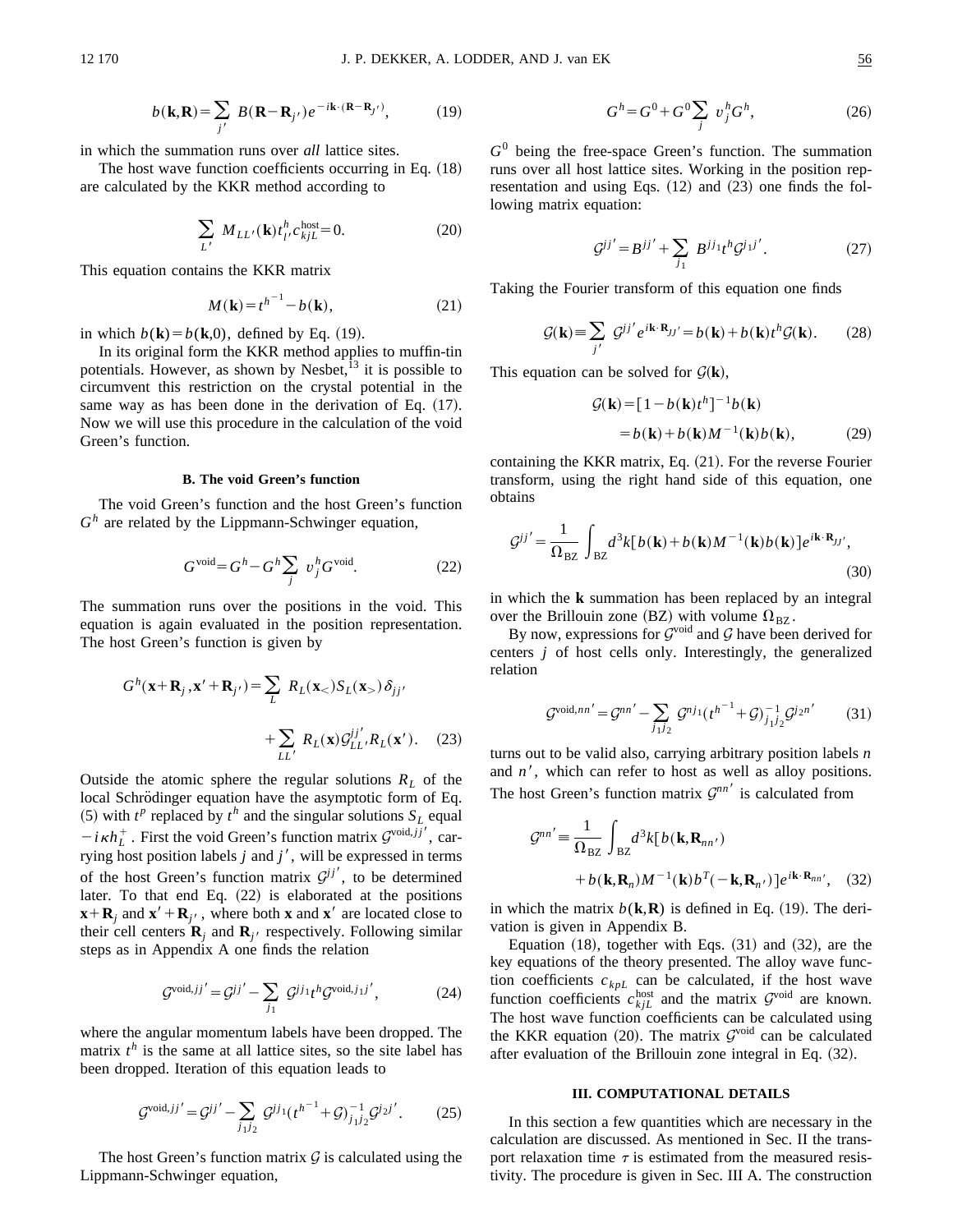of the potentials is discussed in Sec. III B. Finally, the procedure for the extraction of measurable quantities from the calculations is explained in Sec. III C.

### A. The transport relaxation time  $\tau$

Upon accepting the widely used isotropic transport relaxation time approximation for  $\tau$ , the bulk conductivity (or the inverse bulk resistivity) for cubic crystals is given by  $14$ 

$$
\sigma = \frac{1}{\rho} = \frac{e^2 \tau}{4 \pi^3 \hbar} \frac{1}{3} \int_{\text{FS}} dS_k v_k. \tag{33}
$$

The integral of the electron velocity  $v_k$  over the Fermi surface is directly computable from the electronic structure of the host metal. The only quantity left is the transport relaxation time  $\tau$ , to which the wind force is directly proportional as can be seen from Eqs.  $(2)$  and  $(3)$ . Combining Eqs.  $(1)$ ,  $(2)$ ,  $(3)$ , and  $(33)$ , the temperature dependent wind valence can be written as

$$
Z_{\text{wind}}(T) = \frac{K(T)}{\rho(T)}.
$$
\n(34)

The temperature dependence of *K* comes from the temperature dependence of the Fermi-Dirac function appearing in Eq.  $(3)$  and can be neglected up to the melting temperature of most metals. The remaining temperature dependence of the wind valence through the resistivity is well known from the ballistic model by Fiks<sup>15</sup> and Huntington and Grone<sup>16</sup> and from later more sophisticated models.<sup>17</sup>

It should be noted that the calculated transport relaxation time can differ considerably from the free-electron transport Drude relaxation time,  $\tau$ <sup>FE</sup>, arising from the equation

$$
\sigma = \frac{1}{\rho} = \frac{ne^2 \tau^{FE}}{m}.
$$
 (35)

 $\tau$  can be as much as a factor of 17 larger than  $\tau$ <sup>FE</sup>, as was found for palladium.<sup>18</sup>

#### **B. Potentials**

Both the host and alloy potentials are modeled by muffintin potentials.<sup>19</sup> The corresponding phase shifts, *c.q.* the *t* matrices  $t^h$  and  $t^p$ , serve as input for the computational procedure. The alloy potentials are constructed only for two positions of the migrating atom: the initial position and the position half-way, the saddle point. When the atom is somewhere else along the path, which runs along a straight line in the  $\langle 110 \rangle$  direction, the phase shifts are calculated using the interpolation formula

$$
\eta_l^p(s) = \cos^2(\pi s) \eta_l^p(0) + \sin^2(\pi s) \eta_l^p(\tfrac{1}{2}).
$$
 (36)

The variable *s* runs from 0 to 1 along the path, so  $\eta_l^p(0) = \eta_l^{p, \text{initial}}$  and halfway  $\eta_l^p(\frac{1}{2}) = \eta_l^{p, \text{saddlepoint}}$ , where *p* refers to one of the perturbed atoms in the cluster or to the migrating atom. The *s* dependence of the interpolation formula guarantees a smooth behavior of the phase shifts at the saddle point.

A parameter, which influences the results of the calculation, is the muffin-tin radius. The choice of this parameter is bound by two conflicting conditions. On the one hand it must be small enough to leave some room for the migrating atom, while on the other hand it must be large enough such that the potential still reproduces the electronic properties of the metal as much as possible. For fcc metals a muffin-tin radius of  $0.325a$  is an optimal value.<sup>20</sup>

A real physical system is charge neutral. This can be established using a generalized Friedel sum rule<sup>21</sup> and a shifting procedure proposed by Lasseter and Soven<sup>22</sup> and successfully applied in numerous systems. The potential of the atom is shifted by a constant value, which can be interpreted as the addition of charge on the muffin-tin sphere. For the different configurations during the jump various choices are possible for the shift procedure. If the migrating atom is in its initial position, the simplest choice is a shift of the potentials of all nearest neighbors of the vacancy by the same value. In the saddle point configuration all nearest neighbors of the two small moon-shaped vacancies surrounding the migrating atom can be shifted. We want to point out that in the latter configuration the small vacancies are not accounted for, which means that the shifting procedure also must correct for the corresponding loss of charge in that region of space. This makes it unclear, what the shifting procedure means for the electronic properties. Due to these uncertainties and the lack of self-consistent potentials we therefore have decided to use the phase shifts corresponding to the unshifted potentials. Test calculations show that the potential shift leads to a maximum change in the wind valence of about 10% and in most cases of only a few percent. In view of the limited accuracy of most measurements this is acceptable for the time being. In principle full-potential calculations can reveal detailed information of the charge state of the impurity cluster.

#### **C. Comparison with experiment**

The calculated wind valence is a position dependent second-rank tensor. In order to compare with experiment the tensor has to be reduced to a scalar. The relevant component of the force is the one in the direction of the migration path, which we indicate by  $\hat{s}$ . Averaging over all orientations of the lattice, simulating the polycrystalline samples used in practice, we yield for the scalar wind valence

$$
Z_{\text{wind}} = \hat{s}^T \cdot Z_{\text{wind}} \cdot \hat{s}.\tag{37}
$$

This scalar value must be averaged over the path, because the average force is the work done by it during the jump divided by the length of the path. By this a frequently used assumption, in which the wind force is taken as the average of its values at the initial and saddle point position, $^{23}$  can be tested.

#### **IV. RESULTS FOR fcc METALS**

The formalism described above is applied to metals with the close-packed face-centered cubic (fcc) and hexagonal close-packed (hcp) structures, the latter being replaced by its equivalent fcc structure. Wind valences are calculated for diffusing atoms in aluminum, the noble metals, and the 4*d* transition metals and are compared to experimental data and results from previously published computational studies.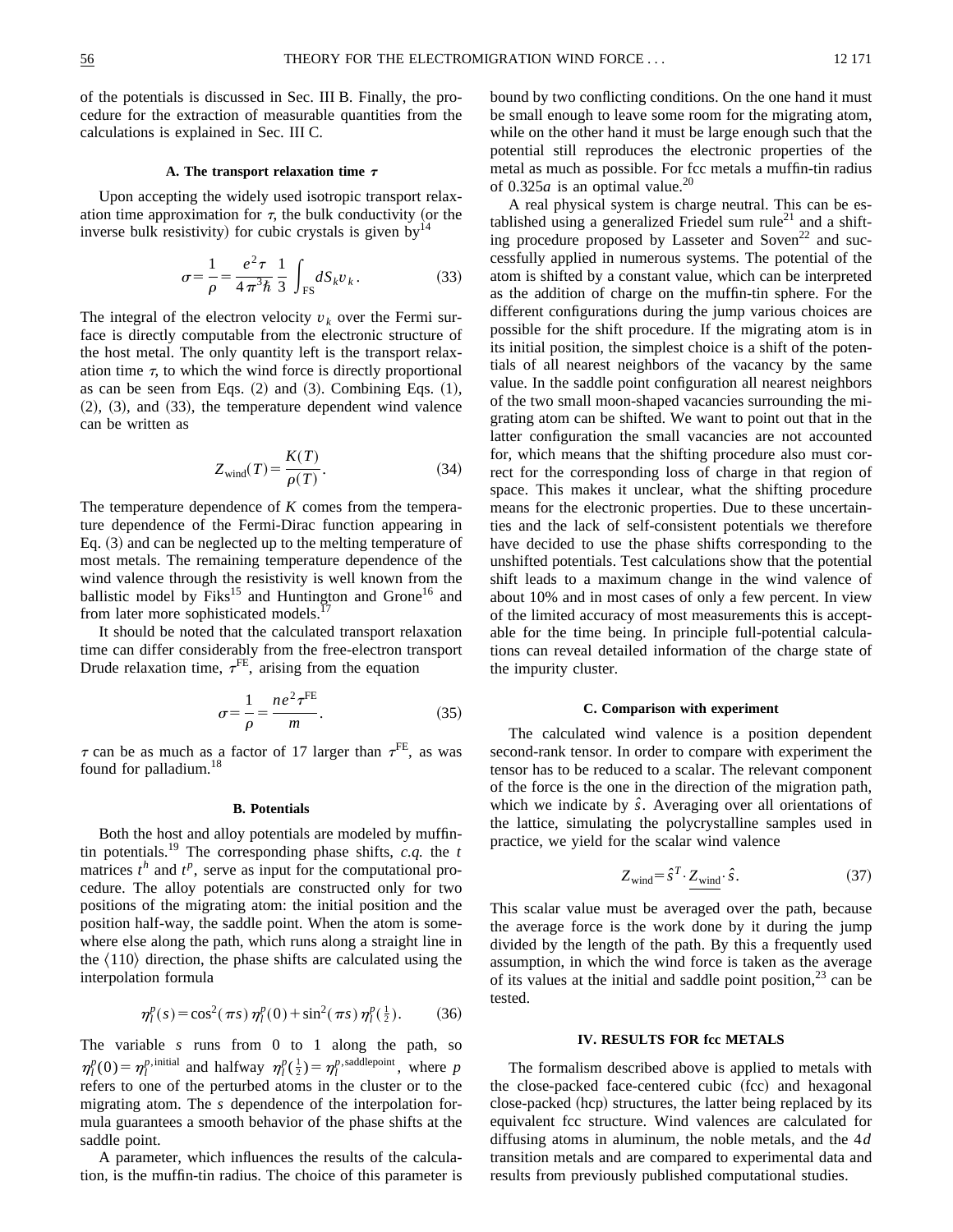

FIG. 2. The variation of the wind valence of a migrating host atom in aluminum at 800 K. The *sp*, *pd*, and *df* contributions are given separately.

#### **A. Electromigration in aluminum**

## *1. Self-electromigration*

In Fig. 2 the solid line shows the variation of the scalar wind valence of a host atom in aluminum metal along the migration path. In addition the three partial wave contributions to  $Z_{wind}$  are shown, namely the *sp*, *pd*, and *df* contributions, depending on the differences  $\eta_{l+1} - \eta_l$  as they appear in the expression for the matrix element  $\langle \Psi_k | - \nabla_{\mathbf{R}_p} v_p | \Psi_k \rangle$  in Eq. (6). The *pd* term is dominant which is consistent with the values of the phase shifts of the moving aluminum atom, being 0.338, 0.395, 0.051, and 0.002 for *s*, *p*, *d*, and *f* , respectively, at the initial position and 0.370, 0.430, 0.056, and 0.002 at the saddle point. A sinusoidal behavior of the wind valence along the path would justify the averaging procedure, which uses the values in initial and saddle point position only. Such a behavior seems to be obeyed in the figure. In Table I results for the initial and saddle point position, their average value and the average over the path are listed. In the first three columns the three partial contributions are shown. The fourth contains the sum of the three. In order to obtain these values the transport relaxation time of  $\tau=69$  a.u. has been calculated using Eq.  $(33)$ , assuming the resistivity to equal the phonon part at 800 K, namely  $\rho=8.6 \ \mu\Omega \text{cm}^{24}$  Comparing the third and fourth row one sees that the two point average  $Z_{wind}$  differs 10% from the path average value. In all tables values for the quantity *K*, defined in Eq. (34), and  $Z_{wind}/\tau$  are given too. The advantage of specifying *K* is its weak temperature dependence (only broadening of the Fermi-Dirac distribution), while  $Z_{wind}$  strongly depends on temperature through  $\rho$ . The variation of *K* turns out to be less than 1% in a temperature range of 1000 K for aluminum, so *K* can be considered constant and is shown in the sixth column of Table I. The theoretically purest quantity to be extracted from our calculation is  $Z_{wind}/\tau$ , shown in the last column of this table. The calculation of this quantity requires no model for the resistivity whatsoever. A disadvantage of this quantity is the difficulty in comparing it with experimental quantities.

Very recently Ernst *et al.*<sup>25</sup> presented experimental results for bulk electromigration in aluminum. They found an effective valence varying from  $-5$  at 683 K to  $-3.3$  at 883 K. When we use the combination of the Eqs.  $(1)$  and  $(34)$ ,

$$
Z^*(T) = Z_{\text{direct}} + \frac{K}{\rho(T)},\tag{38}
$$

in order to analyze these measurements, this leads to values of  $K = -45 \mu \Omega \text{cm}$  and  $Z_{\text{direct}} = +1.4$ . The value of *K* is about 1.5 times larger than the calculated value of  $-29 \mu \Omega$ cm (see Table I), which is acceptable. It is interesting that the direct valence is very close to the value of half the chemical valence as predicted by Bosvieux and Friedel.<sup>12</sup>

Sorbello<sup>26</sup> has performed model-pseudopotential calculations for self-electromigration in Al and found a *K* value of  $-112 \mu \Omega$ cm. Although a pseudopotential formulation is considered to be suitable for a nearly free-electron system like aluminum, his value is rather different from our calculated value and the experimental value found by Ernst *et al.*<sup>25</sup> On the other hand his value agrees approximately with values given by Lodding, $^{27}$  who refers to measurements by Penney.<sup>28</sup> With respect to these experiments we point out that all available theoretical models for bulk electromigration lead to a temperature dependence of the effective valence according to Eq.  $(38)$ . The measurements of Penney cannot be fitted by this formula.

An interesting phenomenon is the influence of impurities on the electromigration properties of aluminum. The bestknown example is the addition of small amounts of copper, which reduces electromigration induced damage effectively. In the hope that other impurities have a similar but stronger effect on electromigration in aluminum, experimentalists tried palladium and silicon on an *ad hoc* basis, but without success. In order to contribute to a microscopic explanation we investigated the influence of copper, palladium, and silicon impurities that are located in the impurity cluster near a migrating aluminum atom.<sup>29</sup> However, we found  $30^{\circ}$  that on average the effect is small, although the presence of impurity atoms at particular positions can give rise to a considerable reduction of the wind valence. The presence of a palladium atom induces a reduction of about 10% when averaged over

TABLE I. Results for self-electromigration in Al. A  $\tau$  value of 69 a.u., based on a resistivity  $\rho = 8.6 \mu\Omega$ cm at 800 K has been used.

|                   | $Z_{\rm wind}(sp)$ | $Z_{wind}(pd)$ | $Z_{wind}(df)$ | $L_{wind}$ | K $(\mu \Omega$ cm) | $Z_{\rm wind}/\tau$ |
|-------------------|--------------------|----------------|----------------|------------|---------------------|---------------------|
| Initial position  | 0.05               | $-1.24$        | $-0.12$        | $-1.31$    | $-11.3$             | $-0.019$            |
| Saddle point      | $-0.13$            | $-6.45$        | 0.31           | $-6.27$    | $-54.0$             | $-0.091$            |
| Two point average | $-0.04$            | $-2.61$        | 0.13           | $-3.79$    | $-32.7$             | $-0.055$            |
| Path average      | 0.02               | $-3.54$        | 0.17           | $-3.36$    | $-28.9$             | $-0.051$            |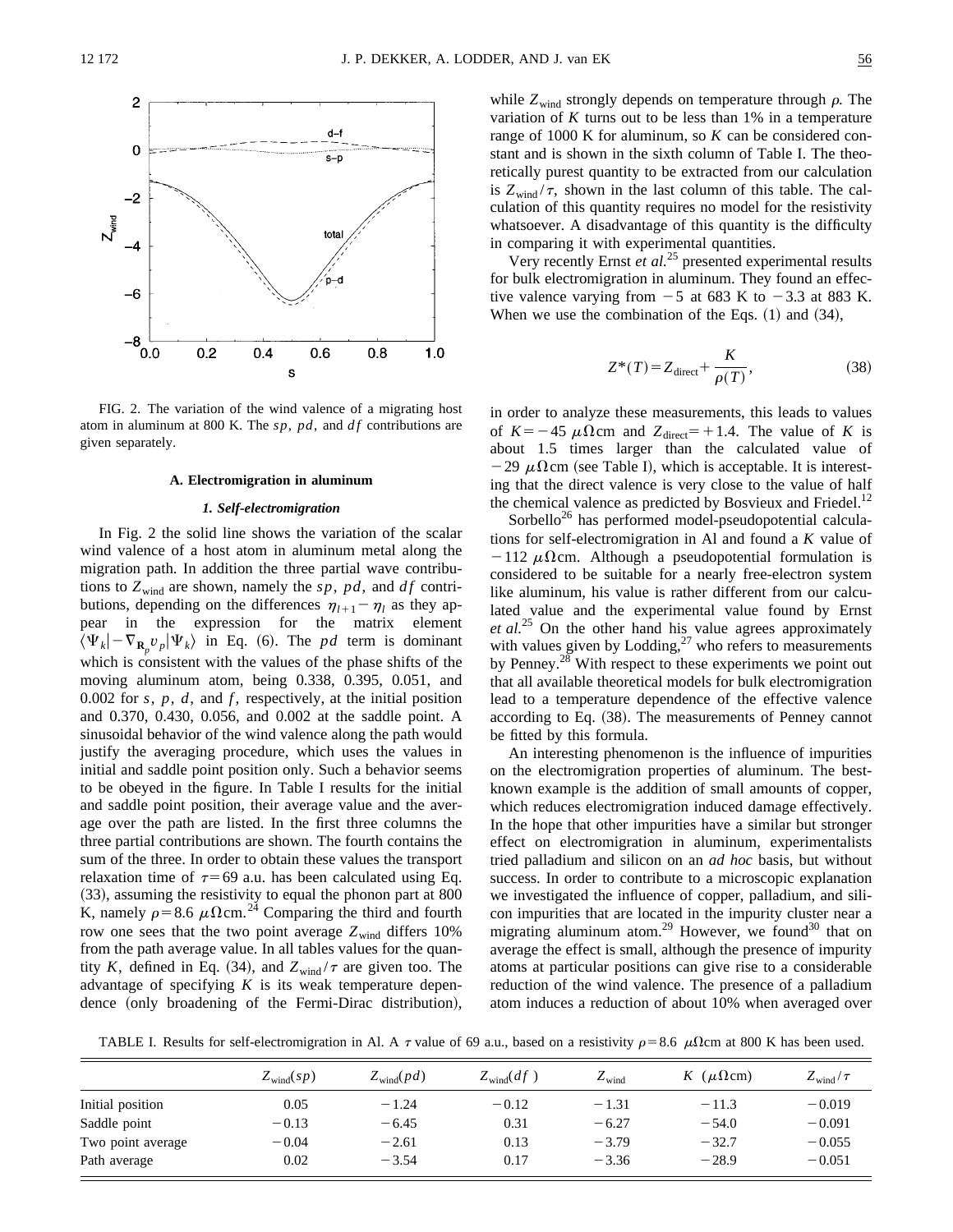



FIG. 3. The position dependent wind valence of copper, palladium, and silicon impurities in Al.

all positions neighboring the migration path (shaded atoms in Fig. 1). The effect of silicon and copper is even smaller.

The presence of impurities changes the number of valence electrons in the system. Within a rigid band model this corresponds to a change of the Fermi energy. A vacancy or a copper atom lowers the Fermi level, while silicon raises  $\epsilon_F$ . The addition of 1% of copper reduces the average number of valence electrons per atom from 3.0 to 2.98. According to our calculations<sup>30</sup> this reduces the wind valence only by a few percent. The conclusion is that copper atoms do not reduce the wind valence of aluminum atoms directly through electronic effects.

Finally we mention the effect of impurities due to their contribution to the electrical resistivity, which causes a decrease of the wind valence. An addition of 1% of copper induces a resistivity increase of about 10% and the wind valence will be reduced by about 10%.

We conclude that all impurity effects considered above do not induce a dramatic change in the value of the wind valence. Therefore the reduction of the electromigration induced damage cannot be attributed to them.

#### *2. Impurities in aluminum*

Besides effects on the electromigration properties of host atoms, impurity atoms can electromigrate themselves. In principle, impurities can migrate in a direction opposite to host atom transport. However, the path dependent wind valences of copper, palladium, and silicon, shown in Fig. 3, all have a negative sign and are larger in magnitude than  $Z_{wind}$ of aluminum, which is shown for comparison. This rather accelerates the vacancy transport than slowing it down. The average wind valences of copper, silicon, and palladium are factors of 1.7, 2.8, and 7.8, respectively, larger than  $Z_{wind}$  of aluminum. This is in partial contradiction with measurements, quoted by Ho and  $Kwok<sup>3</sup>$  in their review article, giving copper a smaller wind valence than host aluminum. We note that the calculated ratios are independent of the model for the calculation of  $\tau$ , because  $\tau$  is a host quantity. The fact that the wind valences of the impurities have the same sign is not surprising, because the direction of the force is mainly



FIG. 4. Variation of *K* along the path for self-electromigration in Cu, Ag, and Au.

determined by the direction of the motion of the charge carriers. It is worth noting, that the assumption of a sinusoidal variation of the wind valence along the path does not hold both for copper and palladium, which can be seen clearly in Fig. 3. This means that, in general, the average using only the initial and saddle point position values is not a good measure for the average over the entire path.

#### **B. Electromigration in the noble metals**

In this subsection self-electromigration in the noble metals copper, silver, and gold is studied as well as impurity migration in silver.

#### *1. Self-electromigration in copper, silver, and gold*

The variation of *K* along the path for self $e$ lectromigration in the noble metals copper (solid line), silver (dotted), and gold (dashed) is shown in Fig. 4. A sign change from positive at the initial site to negative further down the path is observed. This cannot be understood in terms of electron and hole conduction and a free-electronlike model is not able to reproduce such behavior.

The calculated *K* values listed in Table II cannot be compared with experiment, because as far as a temperature dependence of the effective valence has been measured, 31,32 the results cannot be interpreted in terms of a constant *K*. But it is interesting to compare them to  $K$  values calculated by Gupta<sup>23</sup> and Sorbello.<sup>26</sup> Our values for copper and silver compare very well with the ones of Gupta, while our value for gold is a factor of two smaller. The values of Sorbello are very different from our results, which is not surprising in

TABLE II. Calculated *K* values for the noble metals compared with results by Gupta  $(Ref. 23)$  and Sorbello  $(Ref. 26)$ .

|    | Present work | Gupta (Ref. 23) | Sorbello (Ref. 26) |
|----|--------------|-----------------|--------------------|
| Cu | $-33.3$      | $-31.5$         | $-196$             |
| Ag | $-24.7$      | $-33.1$         | $-171$             |
| Au | $-42.6$      | $-83.2$         | $-229$             |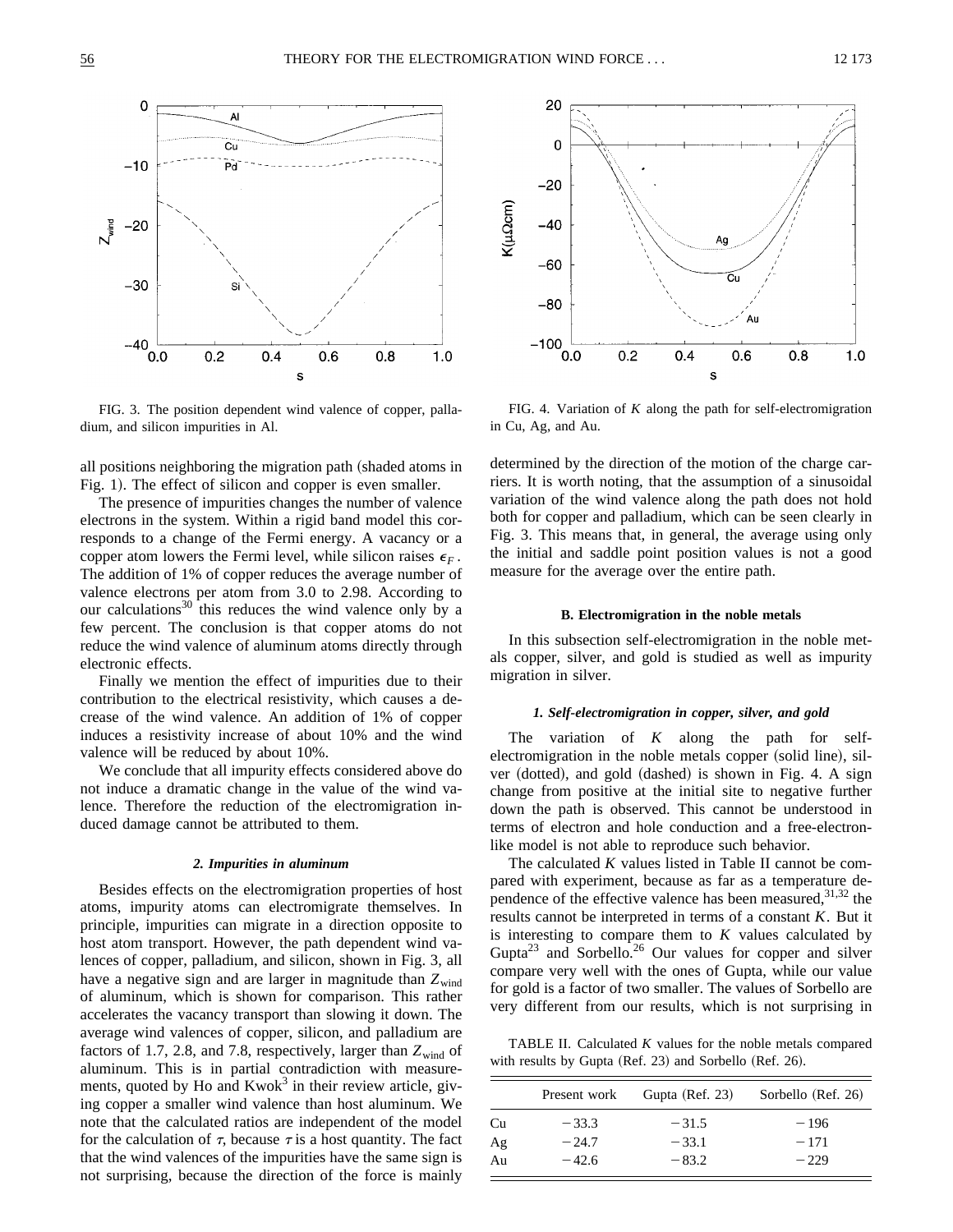TABLE III. Wind and effective valences for the noble metals. The second and third columns contain the calculated wind valence and the measured effective valence, respectively, at the temperature shown in the fourth column. The last column contains the quantity  $Z_{wind}$ (total) /  $\tau$  in atomic units.

|    | $Z_{\text{wind}}$ | 7*                | T(K) | $Z_{\rm wind}/\tau$ |
|----|-------------------|-------------------|------|---------------------|
| Cu | $-3.5$            | $-4.3$ (Ref. 33)  | 1300 | $-0.028$            |
| Ag | $-3.3$            | $-19.9$ (Ref. 31) | 1150 | $-0.021$            |
|    |                   | $-5.1$ (Ref. 34)  |      |                     |
| Au | $-3.4$            | $-6.6$ (Ref. 32)  | 1289 | $-0.037$            |

view of the pseudopotential method he used. However, similar trends are found in our and in Sorbello's calculations: gold shows the largest value of *K*, while silver shows the smallest. In the calculation of Gupta the *K* value of copper is the smallest.

In Table III we give calculated  $Z_{wind}$  and measured  $Z^*$ values<sup>31–34</sup> at a given temperature  $T$ , while the last column contains the quantity  $Z_{wind}/\tau$ . The calculated wind valences are of the same order of magnitude as the experimental effective valences, except for the much larger *Z*\* of Doan and Brebec for silver.<sup>31</sup> In order to make a detailed comparison between theory and experiment more experimental information is needed.

#### *2. Impurities in silver*

This section is devoted to the wind valence of palladium, silver, cadmium, indium, tin, and antimony impurities in silver. The series is part of row 5 in the Periodic System. The calculated wind valence essentially follows the trend of the experimental residual resistivity<sup>24</sup> as is shown in Fig. 5, where both quantities are given as a function of the chemical valence. Both quantities are normalized with respect to the largest values, which occur for antimony. Note that the wind valence of the cadmium impurity is smaller than the one of the host atom.

With the exception of palladium,  $Doan<sup>35</sup>$  investigated this series of impurities experimentally and found the effective



FIG. 6. The solid circles give the calculated wind valence of the atoms Ag, Cd, In, Sn, and Sb, in Ag as a function of  $z(z+1)$ , where  $z = Z_{atom} - Z_{Ag}$ . The open circles are effective valences, measured by Doan (Ref. 35) at temperatures of approximately 1150 K.

valence to be linear with  $z(z+1)$ , where  $z = Z_{\text{imp}} - Z_{\text{Ag}}$ , with  $Z_{\text{imp}}$  and  $Z_{\text{Ag}}$  the chemical valence of the impurity and silver atoms, respectively. This dependence is a result of Mott's theory for Born scattering, which leads to a wind valence of an impurity atom proportional to  $z<sup>2</sup>$  at its initial position (neglecting backscattering from the vacancy) and to  $Z_{\text{imp}}^2 = (z+1)^2$  at the saddle point. The calculated  $Z_{\text{wind}}$  and the measured *Z*\* at about 1150 K are given as a function of  $z(z+1)$  in Fig. 6. Measurements and calculations show a similar trend, but the values do not agree. Neither the measured  $Z^*$  nor the calculated  $Z_{wind}$  of the silver atom show the  $z(z+1)$  dependence.

More information about the trend in the wind valence can be extracted by considering the *sp*, *pd*, and *d f* contributions separately. They are plotted in Fig. 7 for the initial and saddle point position, respectively. A transport relaxation time of  $\tau=243$  is used, corresponding to a resistivity of  $\rho$ =4.9  $\mu \Omega$ cm at 800 K.<sup>24</sup> The *pd* term turns out to determine the overall behavior. It develops as soon as the *p* states of the impurity atom are occupied, starting with indium. Note that for the saddle point configuration the *sp* term van-



FIG. 5. Measured residual resistivity and calculated wind valence of Pd, Ag, Cd, In, Sn, and Sb impurities in Ag. Both curves are normalized with respect to the Sb data.



FIG. 7. *sp*, *pd*, and *df* contributions to the wind valence of 4*d* and  $5sp$  impurities in Ag at  $T=800$  K.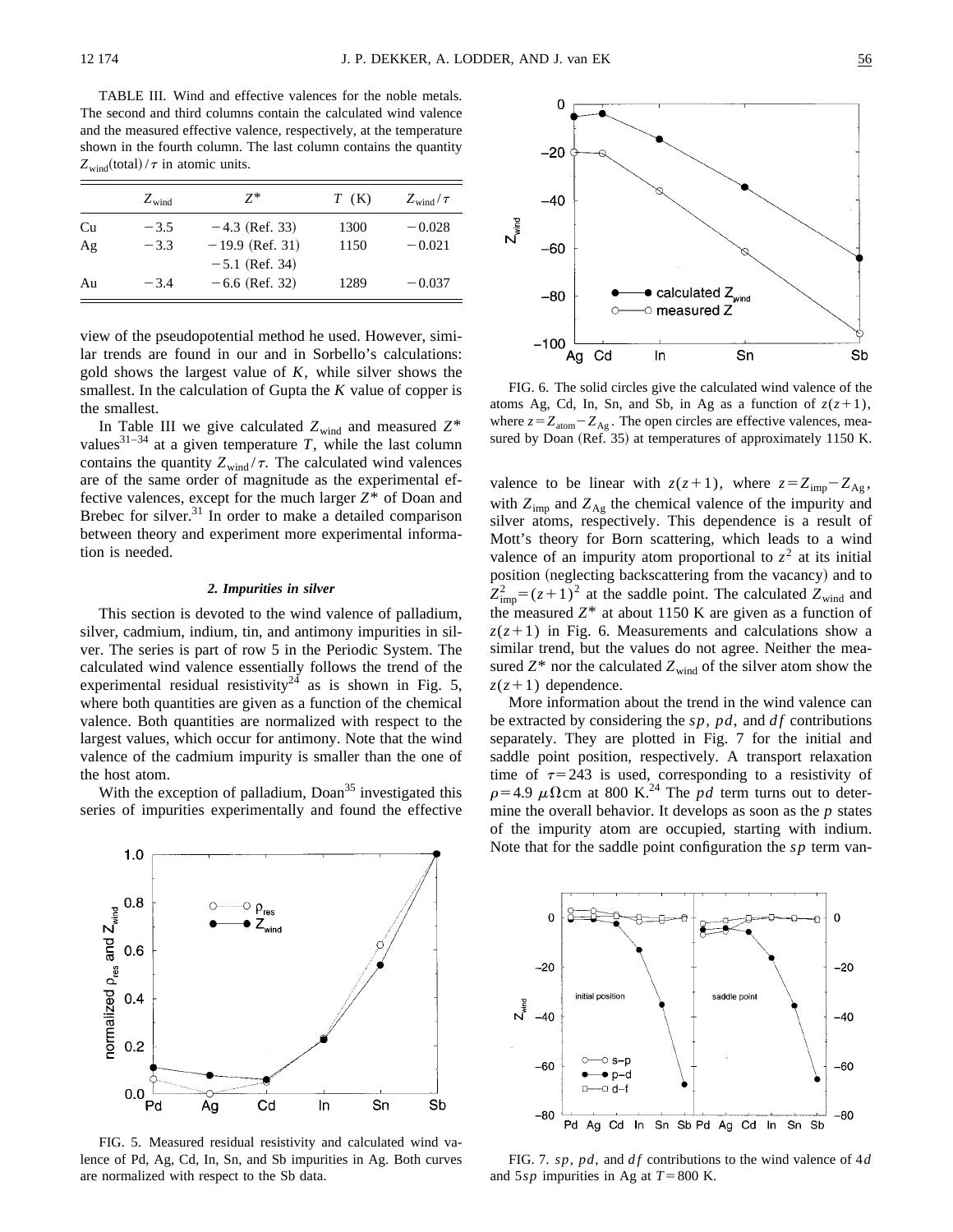

FIG. 8. Variation of *K* along the migration path for Rh and Ru self-electromigration.

ishes when the 5*s* orbit is completely filled, at cadmium, and leads to a relatively low wind valence of cadmium. A possible origin of it can be the following. In the saddle point configuration the impurity replaces two host atoms. For an impurity atom with filled 5*s* orbitals, two 5*s* electrons are present, just as in the configuration with host atoms in initial and final positions, which is just the host configuration. Such an impurity at the saddle point resembles an unperturbed host state as far as the *s* electrons are concerned. It may be the case that scattering involving these orbitals is weaker than when just one 5*s* electron is present.

#### **C. Self-electromigration of the 4***d* **transition metal**

We also applied the theory to the 4*d* transition metals, mainly as a challenge to experimentalists. To our knowledge only electrotransport in zirconium has been measured, $3$ showing a small positive effective valence of 0.3. A small positive valence has also been measured for the 5*d* transition metal platinum. Only metals with a close-packed structure are considered in this series of calculations. Metals with the hexagonal close-packed (hcp) structure, namely, yttrium, zirconium, technetium, and ruthenium, are treated as fcc metals.

Remarkable variations of *K* along the path occur, as shown for rhodium and ruthenium in Fig. 8. One observes minima, maxima, and sign changes. Simple models will fail to describe such features. It should be stressed that the variations occur in spite of the smoothly varying phase shifts, so they are likely to occur due to multiple scattering effects.

The *K* values averaged over the path are given in Table IV. In our procedure for the construction of the potentials the atomic configuration is important. The electronic configuration of a free atom sometimes differs from that of an atom embedded in a crystal. This is the case for palladium, which has a  $4d^95s^1$  configuration in the crystal, while the free atom has a  $4d^{10}5s^0$  configuration. The electronic configuration of a host atom in a rhodium crystal lies somewhere between the  $4d<sup>8</sup>5s<sup>1</sup>$  and  $4d<sup>9</sup>5s<sup>0</sup>$  configurations. As can be seen from the table the value of *K* depends only slightly on the configuration used. So the wind valence appears to be only weakly dependent on the precise electronic structure obtained from non-self-consistent potentials. Although it remains interesting to investigate the influence of self-consistency we do not

TABLE IV. The calculated *K* and  $Z_{wind}$  at a temperature *T* for the 4*d* transition metals. The transport relaxation time  $\tau$  at that *T* is given in atomic units.

|                    | K $(\mu \Omega$ cm) | T(K) | $Z_{wind}$ | $\tau$ (a.u.) |
|--------------------|---------------------|------|------------|---------------|
| Y                  | 93.2                | 1700 | 0.4        | 25.4          |
| Zr                 | $-52.1$             | 1700 | $-0.4$     | 13.7          |
| Tc                 | 34.8                | 1700 | 0.5        | 12.4          |
| Ru                 | 7.0                 | 1500 | 0.2        | 10.6          |
| $Rh(4d^85s^1)$     | $-36.9$             | 1700 | $-1.0$     | 13.0          |
| $Rh(4d^{9}5s^{0})$ | $-38.3$             | 1700 | $-1.0$     | 12.7          |
| Pd                 | $-58.6$             | 1700 | $-1.3$     | 50.4          |

expect large effects for a metal like rhodium. Looking along the series in Table IV no clear trend is observed in the *K* values.

Also shown are the wind valences at a certain (high) temperature and the transport relaxation time  $\tau$  used to calculate it. The effective valence of zirconium, which was measured to be  $\pm 0.3$ , is not in contradiction with the value of  $-0.4$  for the wind valence However, it should be mentioned that the experiments were done at high temperatures in the  $\alpha$  phase of zirconium. The wind valence for this phase, having the bcc structure, will be calculated in the near future. As can be seen in the table, the wind valence in the 4*d* transition metals turns out to be small. On the other hand, the chemical valence can be rather large and therefore the effective valence is dominated by the direct valence and varies only slightly with temperature. Hence, these transition metals are suitable for the experimental determination of the direct valence, which has been the subject of a long-lasting controversy.<sup>4</sup>

# **V. CONCLUSIONS**

We have improved a Green's function method for the calculation of the electronic structure in dilute alloys. The formalism has been applied to the calculation of the wind force in the case of substitutional electromigration. We have focused on fcc and hcp metals with the hcp metals treated in the fcc structure.

The calculated wind valence for self-electromigration in aluminum is in acceptable agreement with recent measurements of Ernst *et al.*<sup>25</sup> We have also investigated the effect of the presence of impurities on the wind valence of aluminum. Neither the presence of an impurity atom near the jump path nor the impurity induced increase of the total resistivity of aluminum induces a dramatic change of the wind valence. So, changes in the electronic structure due to the presence of an impurity are not the reason for a reduction of  $Z_{wind}$ .

The wind valence for self-electromigration in the noble metals shows a sign change along the path. Such a behavior cannot be reproduced by simple models. Path averaged values show qualitative agreement with experiment.

Calculated wind valences of cadmium, indium, tin, and antimony in silver roughly follow the measured residual resistivity and are approximately linear with  $z(z+1)$ , where *z* is the difference in chemical valence between the impurity and the silver. Such a trend was predicted within Mott's theory for Born scattering in metals and has been observed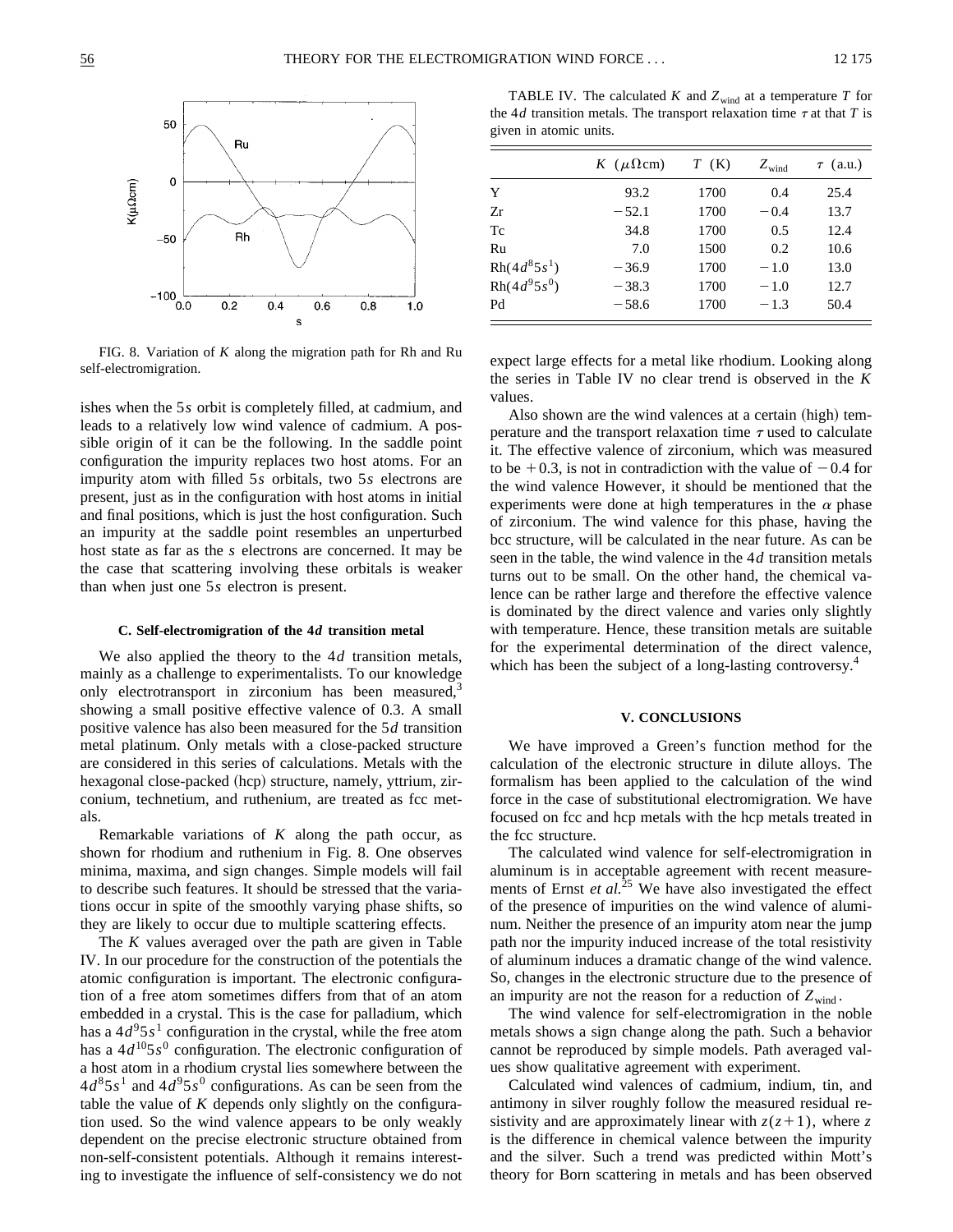experimentally, although the precise values of the wind valence do not agree very well.

Finally the wind valences for self-electromigration in the 4*d* transition metals show a large variation in size and sign. The average values often are small due to cancellation of the wind valence along the migration path. The effective valence therefore is dominated by the direct valence and will depend on temperature only weakly. Hence, measurements on these metals are suitable to decide which model for the direct force is the correct one.

# **ACKNOWLEDGMENTS**

This work was sponsored by the Stichting Nationale Computerfaciliteiten (National Computing Facilities Foundation, NCF) for the use of supercomputer facilities, with financial support from the Nederlandse Organisatie voor Wetenschappelijk Onderzoek (Netherlands Organization for Scientific Research, NWO).

#### **APPENDIX A**

First Eq.  $(14)$  will be derived from Eq.  $(9)$ . In Eq.  $(14)$ , written in the position representation, one substitutes the local Schrödinger equation

$$
v^{p}(\mathbf{x})\Psi_{k}(\mathbf{x}+\mathbf{R}_{p})=(\nabla^{2}+E)\Psi_{k}(\mathbf{x}+\mathbf{R}_{p}).
$$
 (A1)

Then one applies Green's theorem and uses the equation for the void Green's function

$$
(\nabla^2 + E) G^{\text{void}}(\mathbf{r}, \mathbf{r}') = \delta(\mathbf{r} - \mathbf{r}'), \tag{A2}
$$

as it holds inside the void region. By that the void wave function can be written as a sum of spherical surface integrals,

$$
\Psi_k^{\text{void}}(\mathbf{x} + \mathbf{R}_p) = \sum_{p'} \int_{S_{p'}} d\mathbf{S}_{p'} [\nabla' G^{\text{void}}(\mathbf{x} + \mathbf{R}_p, \mathbf{x'} + \mathbf{R}_{p'})]
$$
  
 
$$
\times \Psi_k(\mathbf{x'} + \mathbf{R}_{p'}) - G^{\text{void}}(\mathbf{x} + \mathbf{R}_p, \mathbf{x'} + \mathbf{R}_{p'})
$$
  
 
$$
\times \nabla' \Psi_k(\mathbf{x'} + \mathbf{R}_{p'}).
$$
 (A3)

Using Eq.  $(11)$  for the void Green's function and the form of the local basis functions at the boundaries of the cell in Eq.  $(5)$ , Eq.  $(A3)$  can be elaborated for small x. This leads to the expression  $(14)$  for the void wave function coefficients of Eq.  $(10)$  in terms of the alloy wave function coefficients of Eq.  $(4)$ .

Now we want to illustrate the derivation of Eq.  $(16)$ , the relation between  $c_{kpL}^{\text{void}}$  and  $c_{kjL}^{\text{void}}$ . This can be found by working out the void wave function for a position  $\mathbf{r} = \mathbf{x} + \mathbf{R}_i = \mathbf{x}_p + \mathbf{R}_p$ , which is a position in the alloy cell labeled by  $p$  and in the host cell labeled by  $j$ ,

$$
\Psi_k^{\text{void}}(\mathbf{r}) = \sum_L c_{k p L}^{\text{void}} L(\mathbf{x}_p) = \sum_L c_{k j L}^{\text{void}} j_L(\mathbf{x}).
$$
 (A4)

The two Bessel functions centered at different positions are related by

$$
j_L(\mathbf{x}) = j_L(\mathbf{x}_p + \mathbf{R}_{pj}) = \sum_{L'} j_{L'}(\mathbf{x}_p) J_{L'L}^{pj}, \tag{A5}
$$

in which the matrix  $J^{pj}$  is given by

$$
J_{LL'}^{pj} = 4 \pi i^{l-l'} \sum_{L''} i^{l''} C_{LL'L''} j_{L''}(\mathbf{R}_{pj}).
$$
 (A6)

Substitution of this equation in Eq.  $(A4)$  automatically leads to Eq.  $(16)$ .

#### **APPENDIX B**

It will be shown how the infinite angular momentum summation in Eq.  $(17)$  can be carried out analytically, leading to Eq.  $(18)$ . In addition Eq.  $(25)$  is generalized to Eq.  $(31)$ , valid for arbitrary position labels.

First a relation between  $\mathcal{G}^{\text{void}, pp'}$ , present in the left hand side of Eq. (17), and  $\mathcal{G}^{\text{void}, j j'}$  will be derived. To that end the void Green's function  $G^{void}(\mathbf{r}, \mathbf{r}')$  for the positions  $\mathbf{r} = \mathbf{x} + \mathbf{R}_j = \mathbf{x}_p + \mathbf{R}_p$  and  $\mathbf{r}' = \mathbf{x}' + \mathbf{R}_{j'} = \mathbf{x}'_p + \mathbf{R}_{p'}$ , see Eq.  $(11)$ , is rewritten using the free-space Green's function  $(12)$ . It follows that

$$
G^{\text{void}}(\mathbf{r}, \mathbf{r}') = G^0(\mathbf{r}, \mathbf{r}') + \sum_{LL'} j_L(\mathbf{x}_p) (\mathcal{G}_{LL'}^{\text{void}, pp'} - B_{LL'}^{pp'}) j_L(\mathbf{x}'_{p'})
$$

$$
= G^0(\mathbf{r}, \mathbf{r}') + \sum_{LL'} j_L(\mathbf{x}) (\mathcal{G}_{LL'}^{\text{void}, jj'} - B_{LL'}^{jj'}) j_L(\mathbf{x}').
$$
(B1)

Applying Eq.  $(B1)$  and using Eq.  $(A5)$  straightforwardly leads to

$$
\mathcal{G}^{\text{void}, pp'} = B^{pp'} + J^{pj} (\mathcal{G}^{\text{void}, jj'} - B^{jj'}) J^{j'p'}.
$$
 (B2)

Now the right hand side of Eq.  $(17)$  is rewritten using the KKR equation  $(20)$  and Eq.  $(21)$ 

$$
\sum_{j'} J^{pj} (1 - \mathcal{G}^{\text{void}} t^h)^{jj'} c_{kj'}^{\text{host}}
$$
  
=  $J^{pj} b(\mathbf{k}) t^h c_{kj}^{\text{host}} - \sum_{j'} J^{pj} \mathcal{G}^{\text{void},jj'} t^h c_{kj'}^{\text{host}}.$  (B3)

The first term on the right hand side of this equation can be evaluated using the expansion

$$
B^{pj'} = J^{pj} B^{jj'}, \quad (R_{pj} < R_{jj'}), \tag{B4}
$$

which can be derived from an expansion for the Hankel function similar to Eq.  $(A5)$  for the Bessel function. From the definition of  $b(\mathbf{k}) \equiv b(\mathbf{k},0)$ , see Eq. (19), it follows that

$$
J^{pj}b(\mathbf{k}) = b(\mathbf{k}, \mathbf{R}_p)e^{i\mathbf{k}\cdot\mathbf{R}_{pj}} - B^{pj}.
$$
 (B5)

Substituting this equation in Eq.  $(B3)$  the first term on the right hand side of Eq.  $(18)$  appears, and one has to deal further with the terms,

$$
-\sum_{j'} (B^{pj'} \delta_{jj'} + J^{pj} \mathcal{G}^{\text{void},jj'}) t^h c_{kj'}^{\text{host}}.
$$
 (B6)

The sum of matrices  $B^{pj'}\delta_{jj'} + J^{pj}G^{\text{void},jj'}$  can be written as  $B^{pj'} + J^{pj}(G^{\text{void},jj'} - B^{jj'})$ . The latter sum is equal to